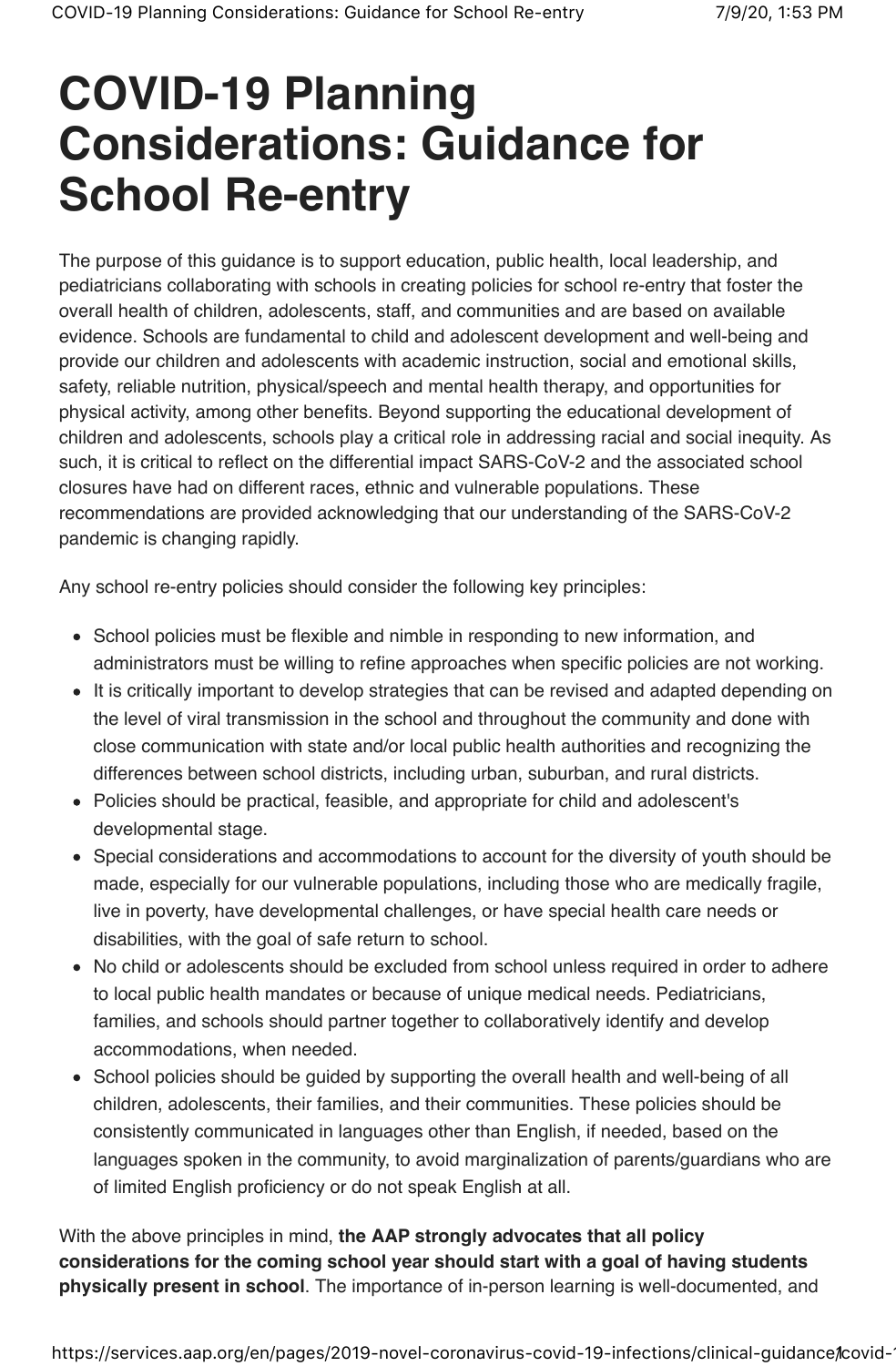there is already evidence of the negative impacts on children because of school closures in the spring of 2020. Lengthy time away from school and associated interruption of supportive services often results in social isolation, making it difficult for schools to identify and address important learning deficits as well as child and adolescent physical or sexual abuse, substance use, depression, and suicidal ideation. This, in turn, places children and adolescents at considerable risk of morbidity and, in some cases, mortality. Beyond the educational impact and social impact of school closures, there has been substantial impact on food security and physical activity for children and families.

Policy makers must also consider the mounting evidence regarding COVID-19 in children and adolescents, including the role they may play in transmission of the infection. SARS-CoV-2 appears to behave differently in children and adolescents than other common respiratory viruses, such as influenza, on which much of the current guidance regarding school closures is based. Although children and adolescents play a major role in amplifying influenza outbreaks, to date, this does not appear to be the case with SARS-CoV-2. Although many questions remain, the preponderance of evidence indicates that children and adolescents are less likely to be symptomatic and less likely to have severe disease resulting from SARS-CoV-2 infection. In addition, children may be less likely to become infected and to spread infection. Policies to mitigate the spread of COVID-19 within schools must be balanced with the known harms to children, adolescents, families, and the community by keeping children at home.

Finally, policy makers should acknowledge that COVID-19 policies are intended to mitigate, not eliminate, risk. No single action or set of actions will completely eliminate the risk of SARS-CoV-2 transmission, but implementation of several coordinated interventions can greatly reduce that risk. For example, where physical distance cannot be maintained, students (over the age of 2 years) and staff can wear face coverings (when feasible). In the following sections, we review some general principles that policy makers should consider as they plan for the coming school year. For all of these, education for the entire school community regarding these measures should begin early, ideally at least several weeks before the start of the school year.

# **Physical Distancing Measures**

Physical distancing, sometimes referred to as social distancing, is simply the act of keeping people separated with the goal of limiting spread of contagion between individuals. It is fundamental to lowering the risk of spread of SARS-CoV-2, as the primary mode of transmission is through respiratory droplets by persons in close proximity. There is a conflict between optimal academic and social/emotional learning in schools and strict adherence to current physical distancing guidelines. For example, the Centers for Disease Control and Prevention (CDC) recommends that schools "space seating/desks at least 6 feet apart when feasible." In many school settings, 6 feet between students is not feasible without limiting the number of students. Evidence suggests that spacing as close as 3 feet may approach the benefits of 6 feet of space, particularly if students are wearing face coverings and are asymptomatic. Schools should weigh the benefits of strict adherence to a 6-feet spacing rule between students with the potential downside if remote learning is the only alternative. Strict adherence to a specific size of student groups (eg, 10 per classroom, 15 per classroom, etc) should be discouraged in favor of other risk mitigation strategies. Given what is known about transmission dynamics, adults and adult staff within schools should attempt to maintain a distance of 6 feet from other persons as much as possible, particularly around other adult staff. For all of the below settings, physical distancing by and among adults is strongly recommended, and meetings and curriculum planning should take place virtually if possible. In

https://services.aap.org/en/pages/2019-novel-coronavirus-covid-19-infections/clinical-guidance2covid-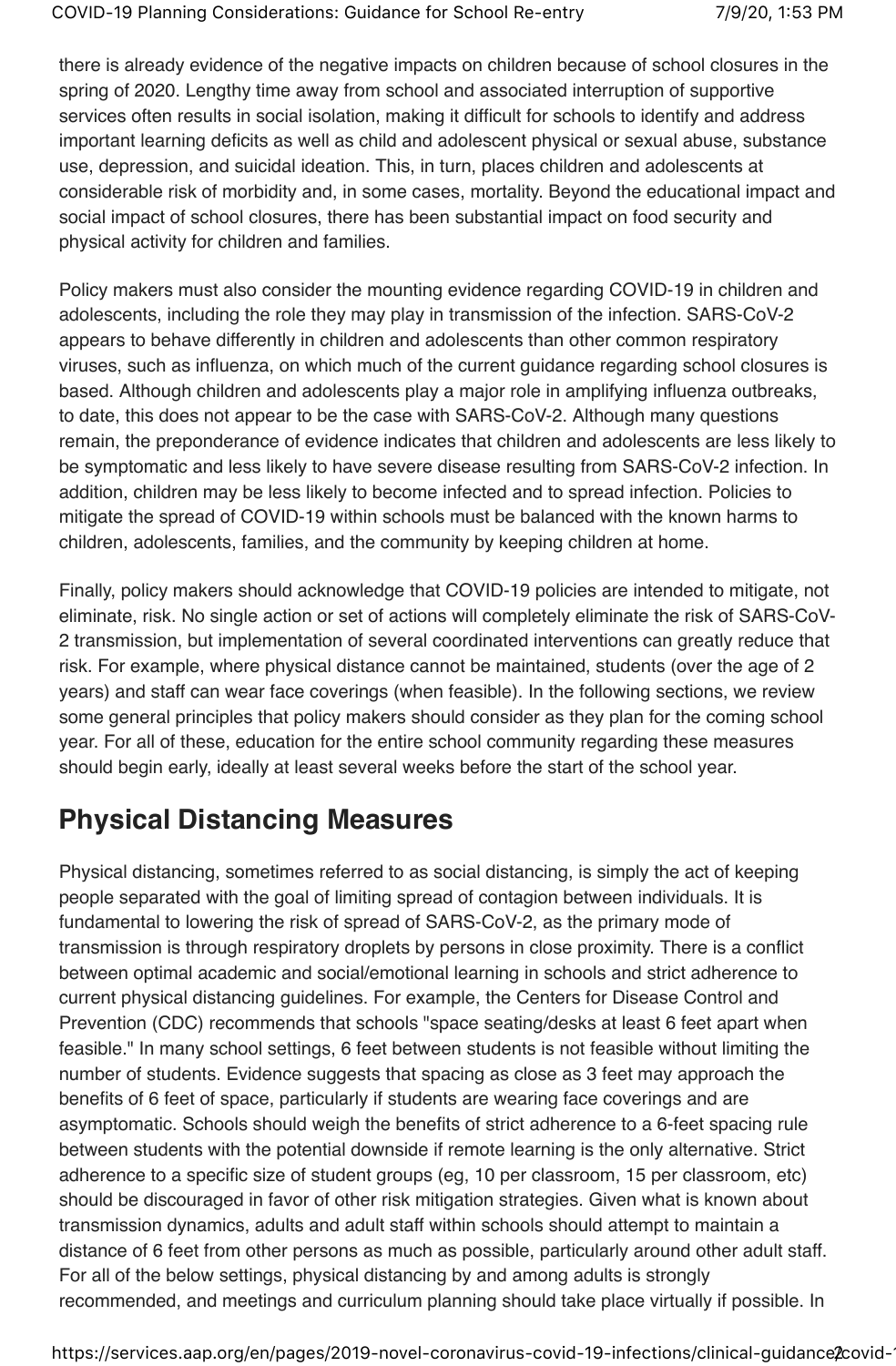addition, other strategies to increase adult-adult physical distance in time and space should be implemented, such as staggered drop-offs and pickups, and drop-offs and pickups outside when weather allows. Parents should, in general, be discouraged from entering the school building. Physical barriers, such as plexiglass, should be considered in reception areas and employee workspaces where the environment does not accommodate physical distancing, and congregating in shared spaces, such as staff lounge areas, should be discouraged.

The recommendations in each of the age groups below are not instructional strategies but are strategies to optimize the return of students to schools in the context of physical distancing guidelines and the developmentally appropriate implementation of the strategies. Educational experts may have preference for one or another of the guidelines based on the instructional needs of the classes or schools in which they work.

# **Pre-Kindergarten (Pre-K)**

In Pre-K, the relative impact of physical distancing among children is likely small based on current evidence and certainly difficult to implement. Therefore, Pre-K should focus on more effective risk mitigation strategies for this population. These include hand hygiene, infection prevention education for staff and families, adult physical distancing from one another, adults wearing face coverings, cohorting, and spending time outdoors.

#### Higher-priority strategies:

- Cohort classes to minimize crossover among children and adults within the school; the exact size of the cohort may vary, often dependent on local or state health department guidance.
- Utilize outdoor spaces when possible.
- Limit unnecessary visitors into the building.

#### Lower-priority strategies:

- Face coverings(cloth) for children in the Pre-K setting may be difficult to implement.
- Reducing classmate interactions/play in Pre-K aged children may not provide substantial COVID-19 risk reduction.

# **Elementary Schools**

#### Higher-priority strategies:

- Children should wear face coverings when harms (eg, increasing hand-mouth/nose contact) do not outweigh benefits (potential COVID-19 risk reduction).
- Desks should be placed 3 to 6 feet apart when feasible (if this reduces the amount of time children are present in school, harm may outweigh potential benefits).
- Cohort classes to minimize crossover among children and adults within the school.
- Utilize outdoor spaces when possible.

#### Lower-priority strategies:

The risk reduction of reducing class sizes in elementary school-aged children may be

https://services.aap.org/en/pages/2019-novel-coronavirus-covid-19-infections/clinical-guidance ?covid-1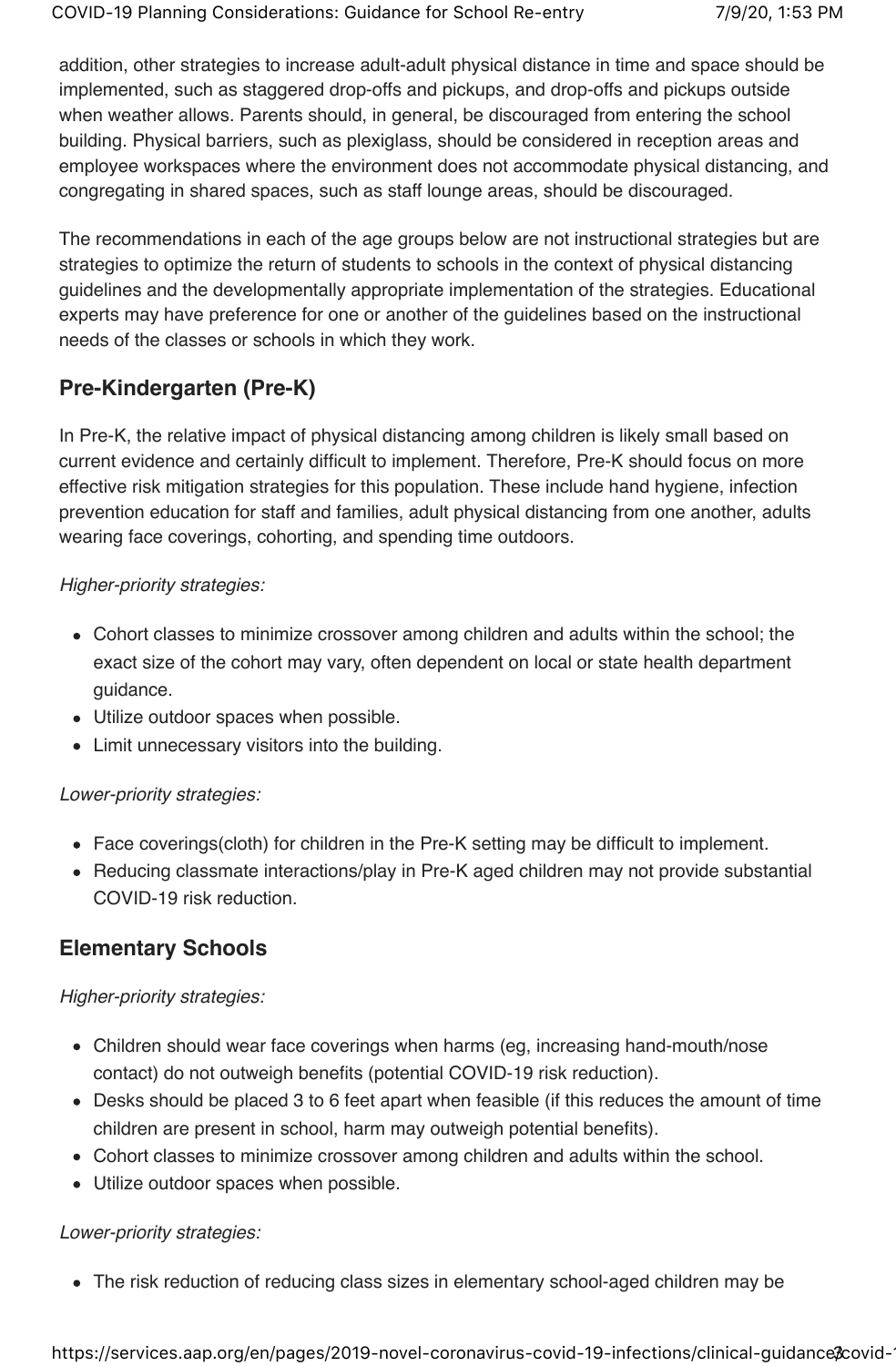outweighed by the challenge of doing so.

Similarly, reducing classmate interactions/play in elementary school-aged children may not provide enough COVID-19 risk reduction to justify potential harms.

# **Secondary Schools**

There is likely a greater impact of physical distancing on risk reduction of COVID in secondary schools than early childhood or elementary education. There are also different barriers to successful implementation of many of these measures in older age groups, as the structure of school is usually based on students changing classrooms. Suggestions for physical distancing risk mitigation strategies when feasible:

- Universal face coverings in middle and high schools when not able to maintain a 6-foot distance (students and adults).
- Particular avoidance of close physical proximity in cases of increased exhalation (singing, exercise); these activities are likely safest outdoors and spread out.
- Desks should be placed 3 to 6 feet apart when feasible.
- Cohort classes if possible, limit cross-over of students and teachers to the extent possible. o Ideas that may assist with cohorting:
	- Block schedule (much like colleges, intensive 1-month blocks).
	- **Eliminate use of lockers or assign them by cohort to reduce need for hallway use** across multiple areas of the building. (This strategy would need to be done in conjunction with planning to ensure students are not carrying home an unreasonable number of books on a daily basis and may vary depending on other cohorting and instructional decisions schools are making.)
	- Have teachers rotate instead of students when feasible.
	- **Utilize outdoor spaces when possible.**
	- Teachers should maintain 6 feet from students when possible and if not disruptive to educational process.
	- Restructure elective offerings to allow small groups within one classroom. This may not be possible in a small classroom.

# **Special Education**

Every child and adolescent with a disability is entitled to a free and appropriate education and is entitled to special education services based on their individualized education program (IEP). Students receiving special education services may be more negatively affected by distancelearning and may be disproportionately impacted by interruptions in regular education. It may not be feasible, depending on the needs of the individual child and adolescent, to adhere both to distancing guidelines and the criteria outlined in a specific IEP. Attempts to meet physical distancing guidelines should meet the needs of the individual child and may require creative solutions, often on a case-by-case basis.

# **Physical Distancing in Specific Enclosed Spaces**

# **Bussing**

Encourage alternative modes of transportation for students who have other options.

https://services.aap.org/en/pages/2019-novel-coronavirus-covid-19-infections/clinical-guidance Acovid-1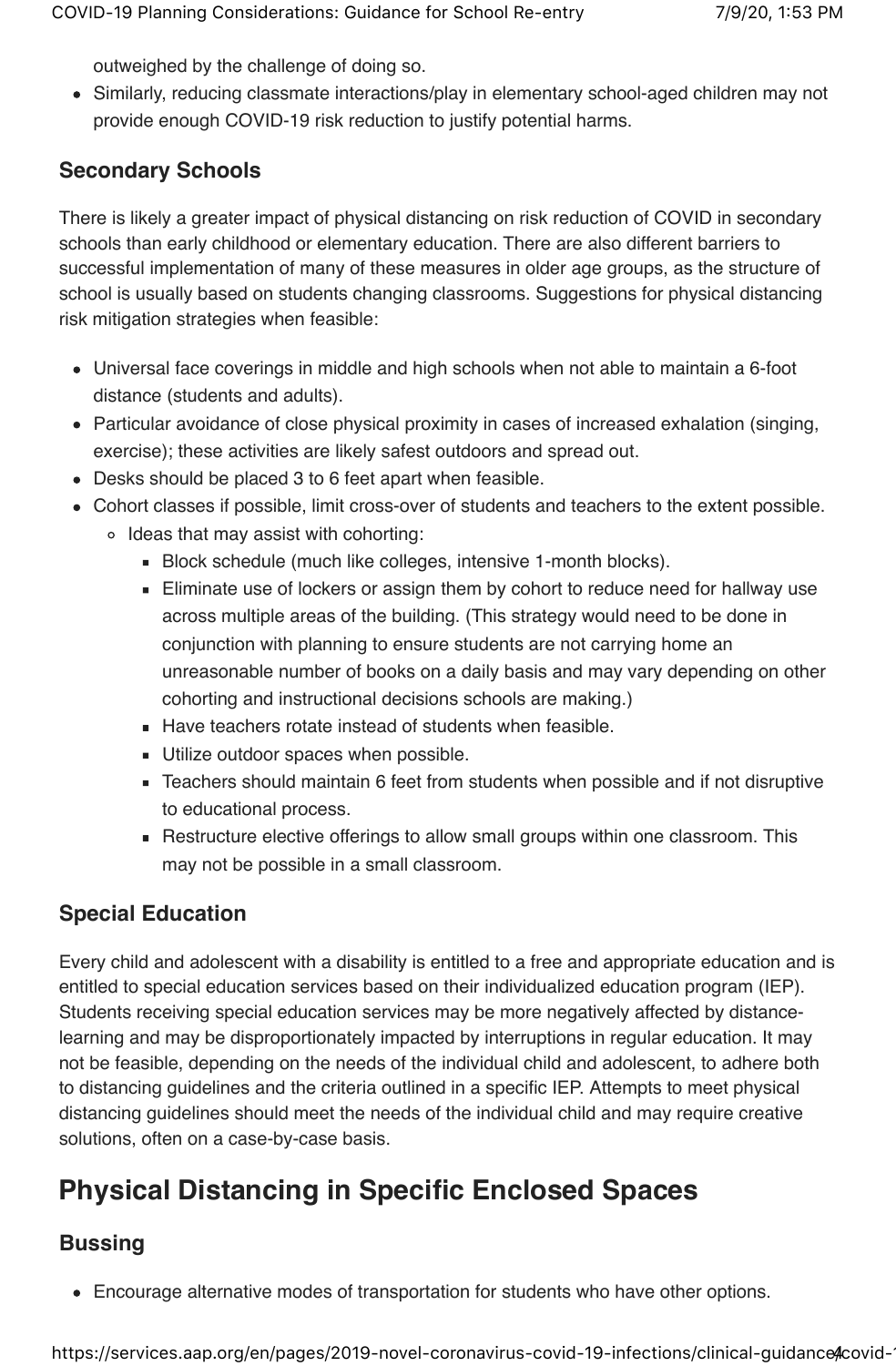- Ideally, for students riding the bus, symptom screening would be performed prior to being dropped off at the bus. Having bus drivers or monitors perform these screenings is problematic, as they may face a situation in which a student screens positive yet the parent has left, and the driver would be faced with leaving the student alone or allowing the student on the bus.
- Assigned seating; if possible, assign seats by cohort (same students sit together each day).
- Tape marks showing students where to sit.
- When a 6-foot distance cannot be maintained between students, face coverings should be worn.
- Drivers should be a minimum of 6 feet from students; driver must wear face covering; consider physical barrier for driver (eg, plexiglass).
- Minimize number of people on the bus at one time within reason.
- Adults who do not need to be on the bus should not be on the bus.
- Have windows open if weather allows.

### **Hallways**

- Consider creating one-way hallways to reduce close contact.
- Place physical guides, such as tape, on floors or sidewalks to create one-way routes.
- Where feasible, keep students in the classroom and rotate teachers instead.
- Stagger class periods by cohorts for movement between classrooms if students must move between classrooms to limit the number of students in the hallway when changing classrooms.
- Assign lockers by cohort or eliminate lockers altogether.

# **Playgrounds**

Enforcing physical distancing in an outside playground is difficult and may not be the most effective method of risk mitigation. Emphasis should be placed on cohorting students and limiting the size of groups participating in playground time. Outdoor transmission of virus is known to be much lower than indoor transmission.

# **Meals/Cafeteria**

School meals play an important part in addressing food security for children and adolescents. Decisions about how to serve meals must take into account the fact that in many communities there may be more students eligible for free and reduced meals than prior to the pandemic.

- Consider having students cohorted, potentially in their classrooms, especially if students remain in their classroom throughout the day.
- Create separate lunch periods to minimize the number of students in the cafeteria at one time.
- Utilize additional spaces for lunch/break times.
- Utilize outdoor spaces when possible.
- Create an environment that is as safe as possible from exposure to food allergens.
- Wash hands or use hand sanitizer before and after eating.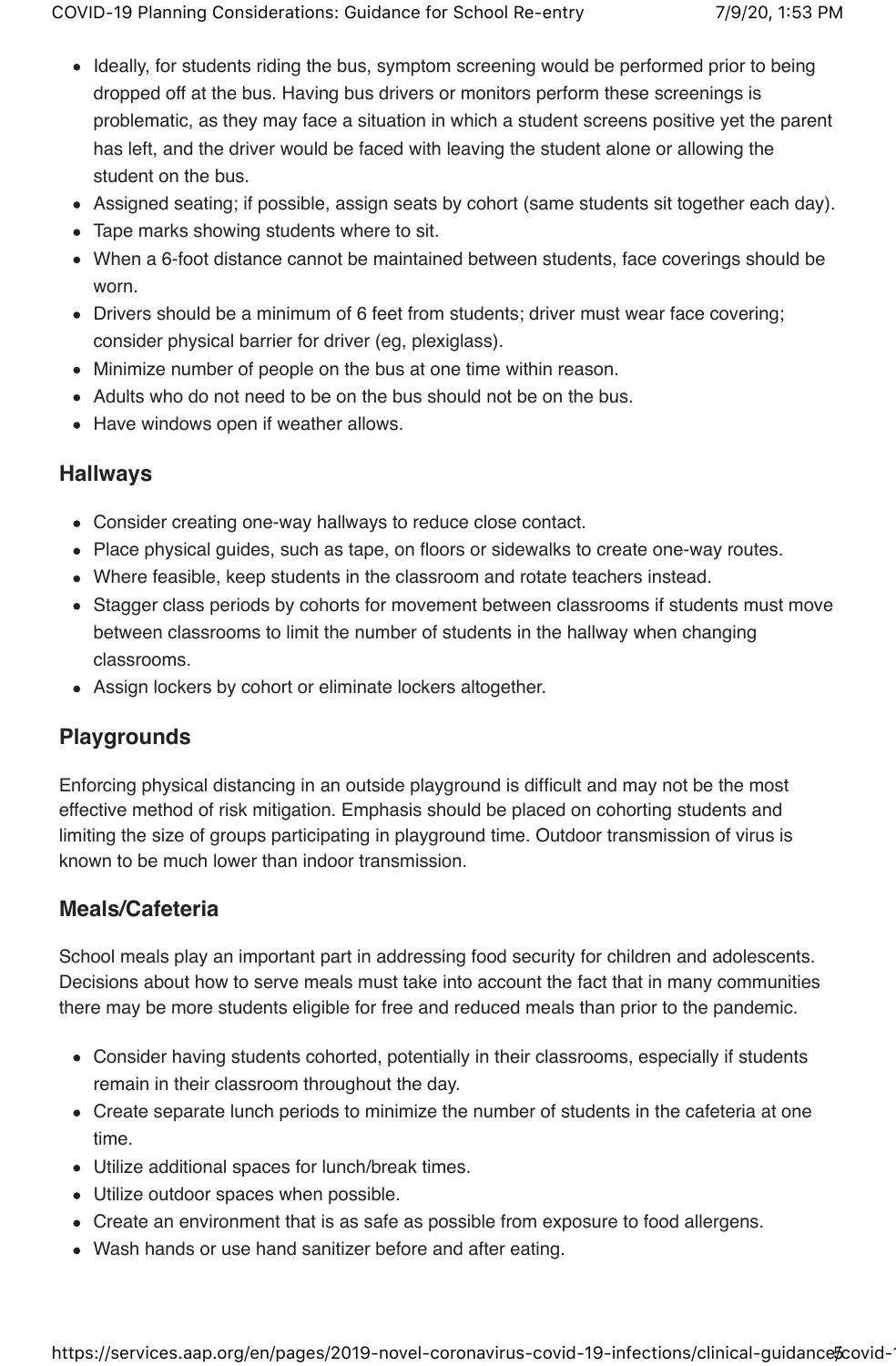# **Cleaning and Disinfection**

The main mode of COVID-19 spread is from person to person, primarily via droplet transmission. For this reason, strategies for infection prevention should center around this form of spread, including physical distancing, face coverings, and hand hygiene. Given the challenges that may exist in children and adolescents in effectively adhering to recommendations, it is critical staff are setting a good example for students by modeling behaviors around physical distancing, face coverings and hand hygiene. Infection via aerosols and fomites is less likely. However, because the virus may survive in certain surfaces for some time, it is possible to get infected after touching a virus contaminated surface and then touching the mouth, eyes, or nose. Frequent handwashing as a modality of containment is vital.

Cleaning should be performed per established protocols followed by disinfection when appropriate. Normal cleaning with soap and water decreases the viral load and optimizes the efficacy of disinfectants. When using disinfectants, the manufacturers' instructions must be followed, including duration of dwell time, use of personal protective equipment (PPE), if indicated, and proper ventilation. The use of EPA approved disinfectants against COVID-19 is recommended (EPA List N). When possible, only products labeled as safe for humans and the environment (eg, Safer or Designed for the Environment), containing active ingredients such as hydrogen peroxide, ethanol, citric acid, should be selected from this list, because they are less toxic, are not strong respiratory irritants or asthma triggers, and have no known carcinogenic, reproductive, or developmental effects.

When EPA-approved disinfectants are not available, alternative disinfectants such as diluted bleach or 70% alcohol solutions can be used. Children should not be present when disinfectants are in use and should not participate in disinfecting activities. Most of these products are not safe for use by children, whose "hand-to-mouth" behaviors and frequent touching of their face and eyes put them at higher risk for toxic exposures. If disinfection is needed while children are in the classroom, adequate ventilation should be in place and nonirritating products should be used. Disinfectants such as bleach and those containing quaternary ammonium compounds or "Quats" should not be used when children and adolescents are present, because these are known respiratory irritants.

In general, elimination of high-touch surfaces is preferable to frequent cleaning. For example, classroom doors can be left open rather than having students open the door when entering and leaving the classroom or the door can be closed once all students have entered followed by hand sanitizing. As part of increasing social distance between students and surfaces requiring regular cleaning, schools could also consider eliminating the use of lockers, particularly if they are located in shared spaces or hallways, making physical distancing more challenging. If schools decide to use this strategy, it should be done within the context of ensuring that students are not forced to transport unreasonable numbers of books back and forth from school on a regular basis.

When elimination is not possible, surfaces that are used frequently, such a drinking fountains, door handles, sinks and faucet handles, etc, should be cleaned and disinfected at least daily and as often as possible. Bathrooms, in particular, should receive frequent cleaning and disinfection. Shared equipment including computer equipment, keyboards, art supplies, and play or gym equipments should also be disinfected frequently. Hand washing should be promoted before and after touching shared equipment. Computer keyboard covers can be used to facilitate cleaning between users. Routine cleaning practices should be used for indoor areas

https://services.aap.org/en/pages/2019-novel-coronavirus-covid-19-infections/clinical-guidance covid-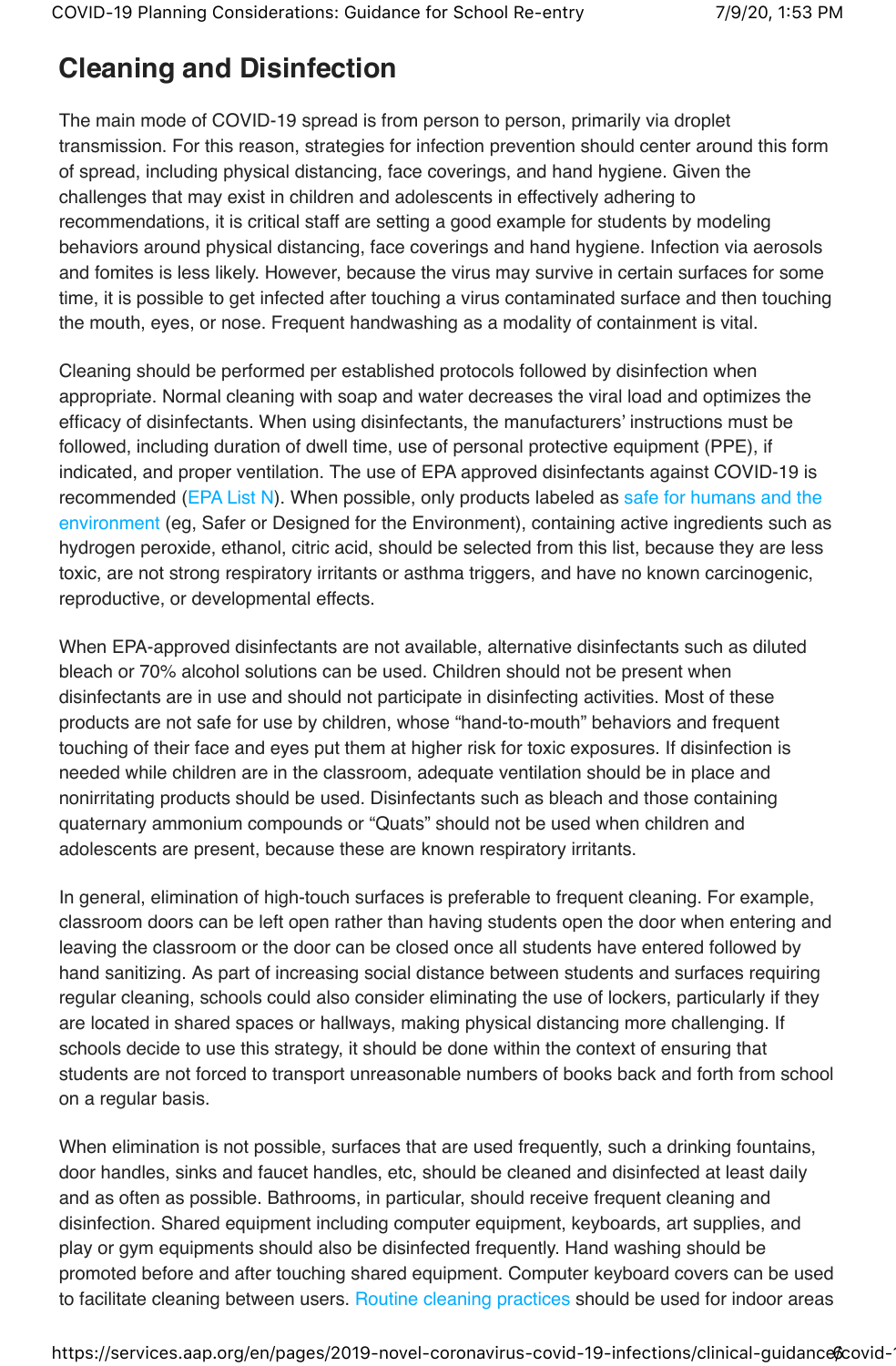that have not been used for 7 or more days or outdoor equipment. Surfaces that are not high touch, such as bookcases, cabinets, wall boards, or drapes should be cleaned following standard protocol. The same applies to floors or carpeted areas.

Outdoor playgrounds/natural play areas only need routine maintenance, and hand hygiene should be emphasized before and after use of these spaces. Outdoor play equipment with hightouch surfaces, such as railings, handles, etc, should be cleaned and disinfected regularly if used continuously.

UV light kills viruses and bacteria and is used in some controlled settings as a germicide. UV light-emitting devices should not be used in the school setting, because they are not safe for children and adults and can cause skin and eye damage.

# **Testing and Screening**

Virologic testing is an important part of the overall public health strategy to limit the spread of COVID-19. Virologic testing detects the viral RNA from a respiratory (usually nasal) swab specimen. Testing all students for acute SARS-CoV-2 infection prior to the start of school is not feasible in most settings at this time. Even in places where this is possible, it is not clear that such testing would reduce the likelihood of spread within schools. It is important to recognize that virologic testing only shows whether a person is infected at that specific moment in time. It is also possible that the nasal swab virologic test result can be negative during the early incubation period of the infection. So, although a negative virologic test result is reassuring, it does not mean that the student or school staff member is not going to subsequently develop COVID-19. Stated another way, a student who is negative for COVID 19 on the first day of school may not remain negative throughout the school year.

If a student or school staff member has a known exposure to COVID-19 (eg, a household member with laboratory-confirmed SARS-CoV-2 infection or illness consistent with COVID-19) or has COVID-19 symptoms, having a negative virologic test result, according to CDC guidelines, may be warranted for local health authorities to make recommendations regarding contact tracing and/ or school exclusion or school closure.

The other type of testing is serologic blood testing for antibodies to SARS-CoV-2. At the current time, serologic testing should not be used for individual decision-making and has no place in considerations for entrance to or exclusion from school. CDC guidance regarding antibody testing for COVID-19 is that serologic test results should not be used to make decisions about grouping people residing in or being admitted to congregate settings, such as schools, dormitories, or correctional facilities. Additionally, serologic test results should not be used to make decisions about returning people to the workplace. The CDC states that serologic testing should not be used to determine immune status in individuals until the presence, durability, and duration of immunity is established. The AAP recommends this guidance be applied to school settings as well.

Schools should have a policy regarding symptom screening and what to do if a student or school staff member becomes sick with COVID-19 symptoms. Temperature checks and symptom screening are a frequent part of many reopening processes to identify symptomatic persons to exclude them from entering buildings and business establishments. The list of symptoms of COVID-19 infection has grown since the start of the pandemic and the manifestations of COVID-19 infection in children, although similar, is often not the same as that

https://services.aap.org/en/pages/2019-novel-coronavirus-covid-19-infections/clinical-guidance/covid-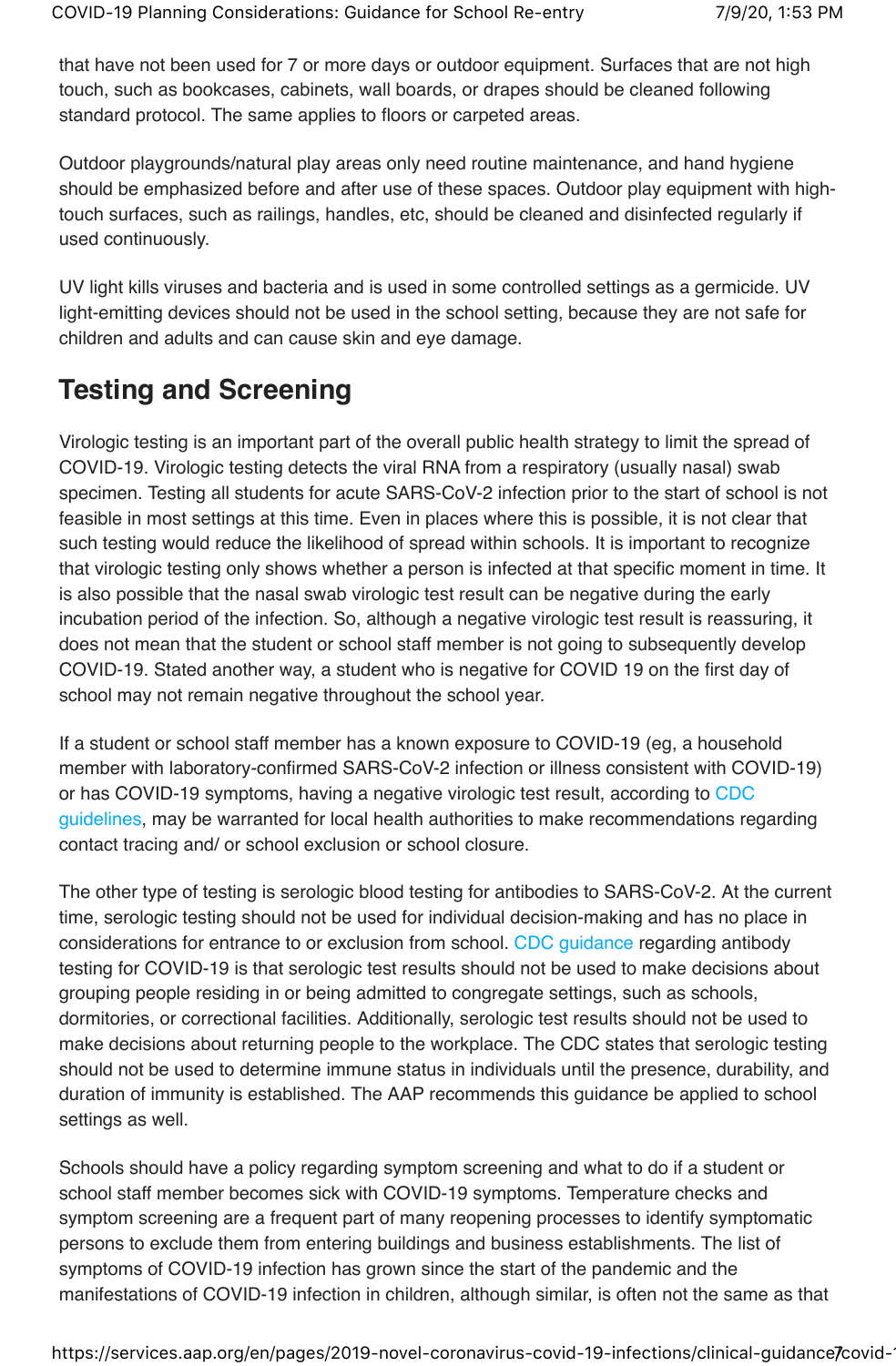for adults. **School policies regarding temperature screening and temperature checks must balance the practicality of performing these screening procedures for large numbers of students and staff with the information known about how children manifest COVID-19 infection, the risk of transmission in schools, and the possible lost instructional time to conduct the screenings.** Schools should develop plans for rapid response to a student or staff member with fever who is in the school regardless of the implementation of temperature checks or symptom screening prior to entering the school building. In many cases, it will not be practical for temperature checks to be performed prior to students arriving at school. **Parents should be instructed to keep their child at home if they are ill.** Any student or staff member with a fever of 100.4 degrees or greater or symptoms of possible COVID-19 virus infection should not be present in school.

In lieu of temperature checks and symptom screening being performed after arrival to school, **methods to allow parent report of temperature checks done at home may be considered.** Resources and time may necessitate this strategy at most schools. The epidemiology of disease in children along with evidence of the utility of temperature screenings in health systems may further justify this approach. Procedures using texting apps, phone systems, or online reporting rely on parent report and may be most practical but possibly unreliable, depending on individual family's ability to use these communication processes, especially if not made available in their primary language. Although imperfect, these processes may be most practical and likely to identify the most ill children who should not be in school. School nurses or nurse aides should be equipped to measure temperatures for any student or staff member who may become ill during the school day and should have an identified area to separate or isolate students who may have COVID-19 symptoms.

COVID-19 infection manifests similarly to other respiratory illness in children. Although children manifest many of the same symptoms of COVID-19 infection as adults, some differences are noteworthy. According to the CDC, children may be less likely to have fever, may be less likely to present with fever as an initial symptom, and may have only gastrointestinal tract symptoms. A student or staff member excluded because of symptoms of COVID-19 should be encouraged to contact their health care provider to discuss testing and medical care. In the absence of testing, students or staff should follow local health department guidance for exclusion.

# **Face Coverings and PPE**

Cloth face coverings protect others if the wearer is infected with SARS CoV-2 and is not aware. Cloth masks may offer some level of protection for the wearer. Evidence continues to mount on the importance of universal face coverings in interrupting the spread of SARS-CoV-2. Although ideal, universal face covering use is not always possible in the school setting for many reasons. Some students, or staff, may be unable to safely wear a cloth face covering because of certain medical conditions (eg, developmental, respiratory, tactile aversion, or other conditions) or may be uncomfortable, making the consistent use of cloth face coverings throughout the day challenging. For individuals who have difficulty with wearing a cloth face covering and it is not medically contraindicated to wear a face covering, behavior techniques and social skills stories(see resource section)can be used to assist in adapting to wearing a face covering. When developing policy regarding the use of cloth face coverings by students or school staff, school districts and health advisors should consider whether the use of cloth face coverings is developmentally appropriate and feasible and whether the policy can be instituted safely. If not developmentally feasible, which may be the case for younger students, and cannot be done safely (eg, the face covering makes wearers touch their face more than they otherwise would),

https://services.aap.org/en/pages/2019-novel-coronavirus-covid-19-infections/clinical-guidance % covid-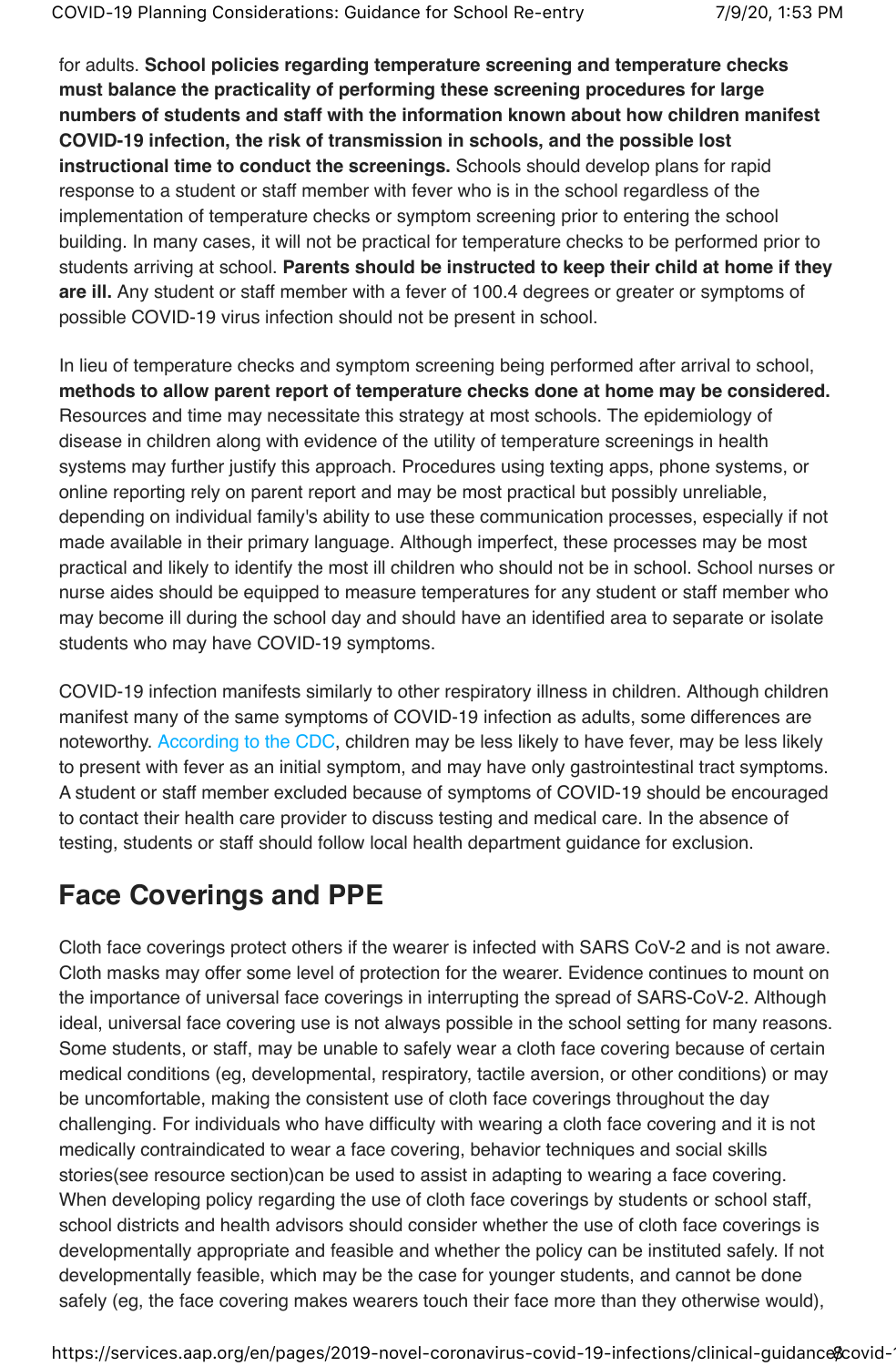schools may choose to not require their use when physical distancing measures can be effectively implemented. School staff and older students (middle or high school) may be able to wear cloth face coverings safely and consistently and should be encouraged to do so. Children under 2 years and anyone who has trouble breathing or is unconscious, incapacitated, or otherwise unable to remove a face covering without assistance should not wear cloth face coverings.

For certain populations, the use of cloth face coverings by teachers may impede the education process. These include students who are deaf or hard of hearing, students receiving speech/language services, young students in early education programs, and English-language learners. Although there are products (eg, face coverings with clear panels in the front) to facilitate their use among these populations, these may not be available in all settings.

Students and families should be taught how to properly wear (cover nose and mouth) a cloth face covering, to maintain hand hygiene when removing for meals and physical activity, and for replacing and maintaining (washing regularly) a cloth face covering.

School health staff should be provided with appropriate medical PPE to use in health suites. This PPE should include N95 masks, surgical masks, gloves, disposable gowns, and face shields or other eye protection. School health staff should be aware of the CDC guidance on infection control measures. Asthma treatments using inhalers with spacers are preferred over nebulizer treatments whenever possible. The CDC recommends that nebulizer treatments at school should be reserved for children who cannot use or do not have access to an inhaler (with spacer or spacer with mask). Schools should work with families and health care providers to assist with obtaining an inhaler for students with limited access. In addition, schools should work to develop and implement asthma action plans, which may include directly observed controller medication administration in schools to promote optimal asthma control. If required while waiting for a student to be picked up to go home or for emergency personnel to arrive, when using nebulizer or a peak flow meter, school health staff should wear gloves, an N95 facemask, and eye protection. Staff should be trained on proper donning and doffing procedures and follow the CDC guidance regarding precautions when performing aerosolgenerating procedures. Nebulizer treatments should be performed in a space that limits exposure to others and with minimal staff present. Rooms should be well ventilated or treatments should be performed outside. After the use of the nebulizer, the room should undergo routine cleaning and disinfection.

School staff working with students who are unable to wear a cloth face covering and who must be in close proximity to them should ideally wear N95 masks. When access to N95 masks is limited, a surgical mask in combination with a face shield should be used. Face shields or other forms of eye protection should also be used when working with students unable to manage secretions.

#### **On-site School Based Health Services**

On-site school health services should be supported if available, to complement the pediatric medical home and to provide pediatric acute and chronic care. Collaboration with school nurses will be essential, and school districts should involve School Health Services staff early in the planning phase for reopening and consider collaborative strategies that address and prioritize immunizations and other needed health services for students, including behavioral health and reproductive health services.

https://services.aap.org/en/pages/2019-novel-coronavirus-covid-19-infections/clinical-guidance (covid-19)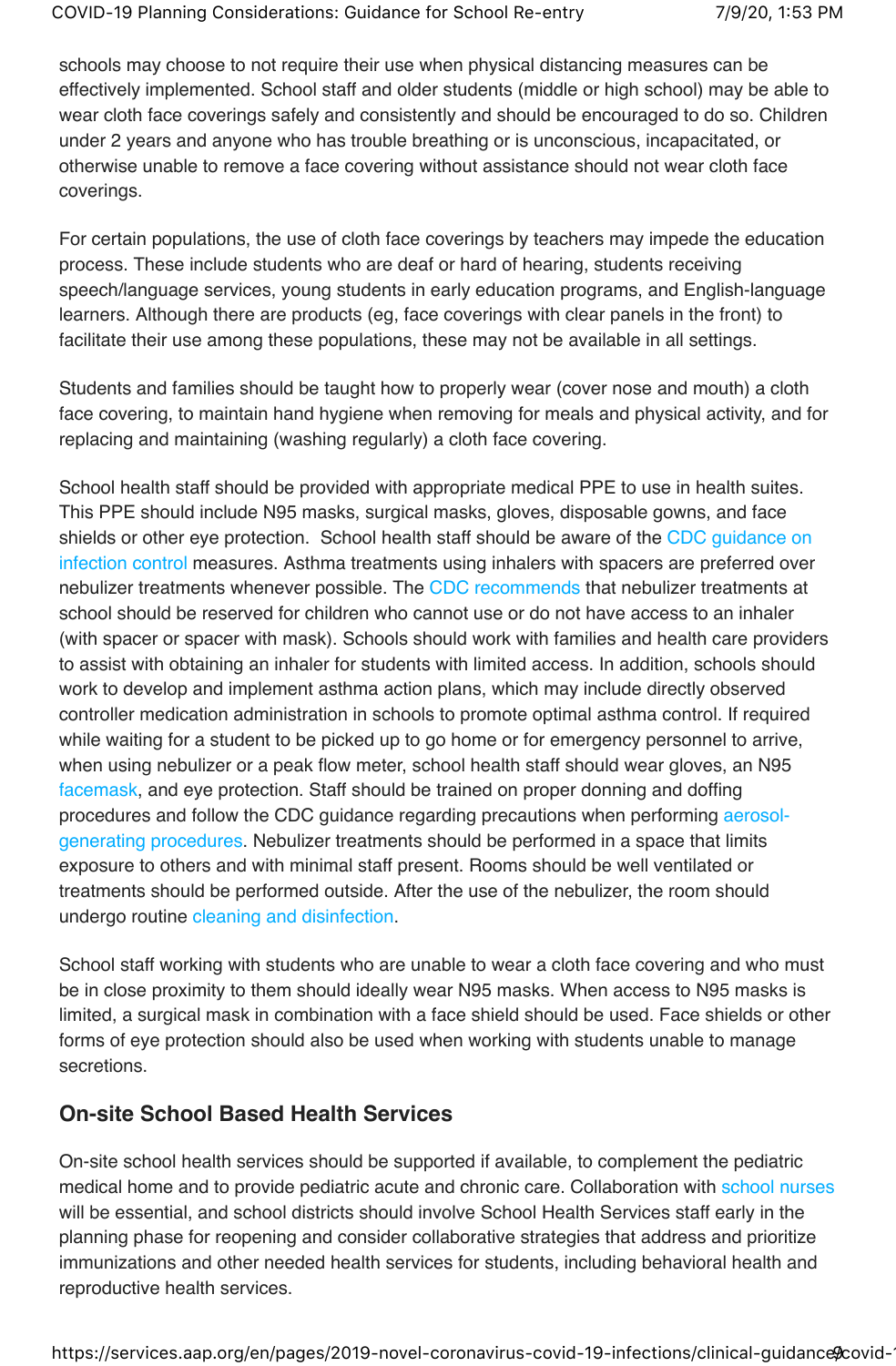## **Education**

The impacts of lost instructional time and social emotional development on children and adolescents should be anticipated, and schools will need to be prepared to adjust curricula and instructional practices accordingly without the expectation that all lost academic progress can be caught up. Plans to make up for lost academic progress because ofschool closures and distress associated with the pandemic should be balanced by a recognition of the likely continued distress of educators and students that will persist when schools reopen. If the academic expectations are unrealistic, school will likely become a source of further distress for students (and educators) at a time when they need additional support. It is also critical to maintain a balanced curriculum with continued physical education and other learning experiences rather than an exclusive emphasis on core subject areas.

# **Students With Disabilities**

The impact of loss of instructional time and related services, including mental health services as well as occupational, physical, and speech/language therapy during the period of school closures is significant for students with disabilities. Students with disabilities may also have more difficulty with the social and emotional aspects of transitioning out of and back into the school setting. As schools prepare for reopening, school personnel should develop a plan to ensure a review of each child and adolescent with an IEP to determine the needs for compensatory education to adjust for lost instructional time as well as other related services. In addition, schools can expect a backlog in evaluations; therefore, plans to prioritize those for new referrals as opposed to re-evaluations will be important. = Many school districts require adequate instructional effort before determining eligibility for special education services. However, virtual instruction or lack of instruction should not be reasons to avoid starting servicessuch as response-to-intervention (RTI) services, even if a final eligibility determination is postponed.

# **Behavioral Health/Emotional Support for Children and Adolescents**

Schools should anticipate and be prepared to address a wide range of mental health needs of children and staff when schools reopen. Preparation for *infection control is vital and admittedly* complex during an evolving pandemic. But the emotional impact of the pandemic, financial/employment concerns, social isolation, and growing concerns about systemic racial inequity — coupled with prolonged limited access to critical school-based mental health services and the support and assistance of school professionals — demands careful attention and planning as well. Schools should be prepared to adopt an approach for mental health support.

Schools should consider providing training to classroom teachers and other educators on how to talk to and support children during and after the COVID-19 pandemic. Students requiring mental health support should be referred to school mental health professionals.

Suicide is the second leading cause of death among adolescents or youth 10 to 24 years of age in the United States. In the event distance learning is needed, schools should develop mechanisms to evaluate youth remotely if concerns are voiced by educators or family members and should be establishing policies, including referral mechanisms for students believed to be in need of in-person evaluation, even before schools reopen.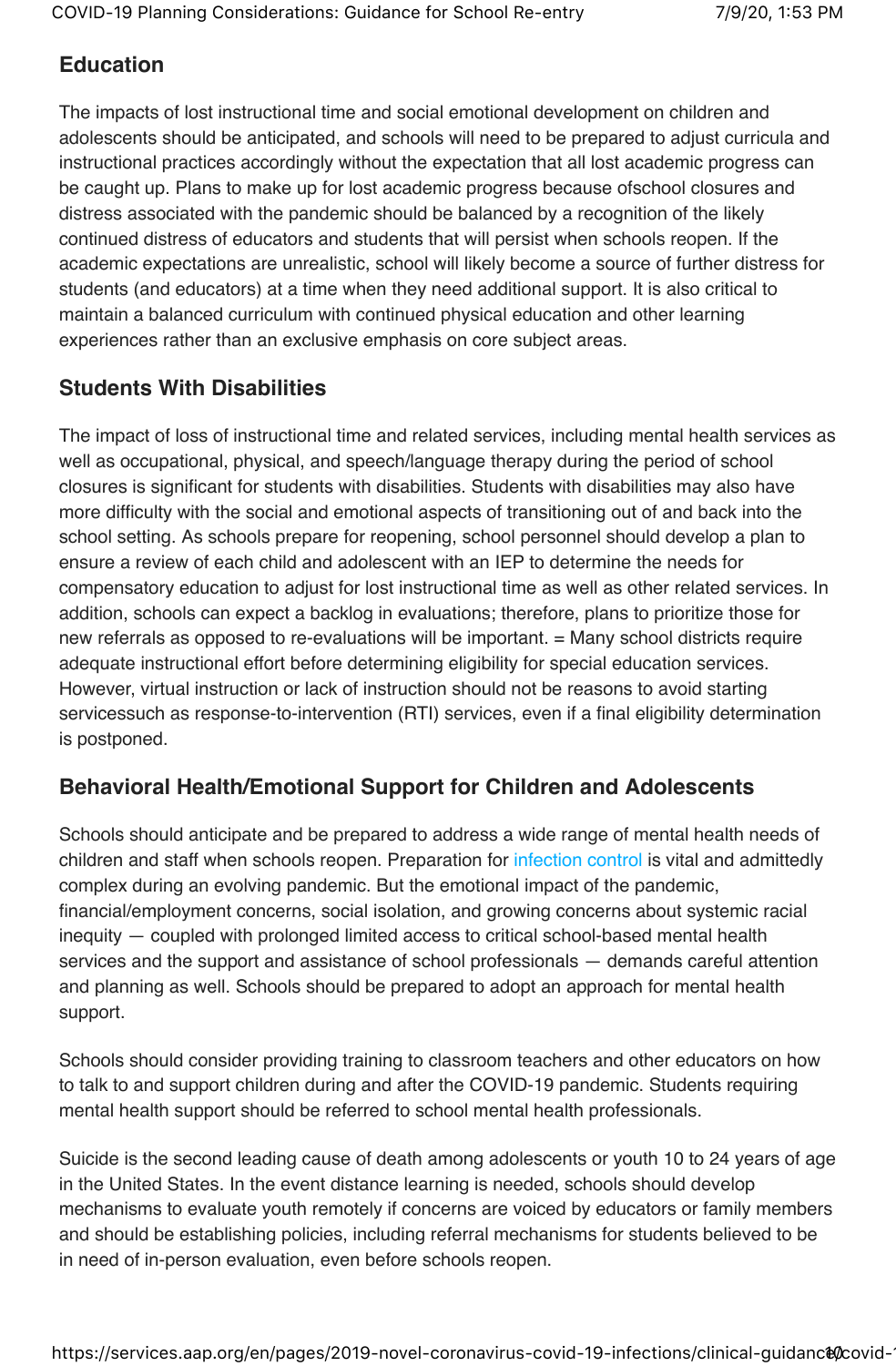School mental health professionals should be involved in shaping messages to students and families about the response to the pandemic. Fear-based messages widely used to encourage strict physical distancing may cause problems when schools reopen, because the risk of exposure to COVID-19 may be mitigated but not eliminated.

When schools do reopen, plans should already be in place for outreach to students who do not return, given the high likelihood of separation anxiety and agoraphobia in students. Students may have difficulty with the social and emotional aspects of transitioning back into the school setting, especially given the unfamiliarity with the changed school environment and experience. Special considerations are warranted for students with pre-existing anxiety, depression, and other mental health conditions; children with a prior history of trauma or loss; and students in early education who may be particularly sensitive to disruptions in routine and caregivers. Students facing other challenges, such as poverty, food insecurity, and homelessness, and those subjected to ongoing racial inequities may benefit from additional support and assistance.

Schools need to incorporate academic accommodations and supports for all students who may still be having difficulty concentrating or learning new information because of stress associated with the pandemic. It is important that schools do not anticipate or attempt to catch up for lost academic time through accelerating curriculum delivery at a time when students and educators may find it difficult to even return to baseline rates. These expectations should be communicated to educators, students, and family members so that school does not become a source of further distress.

#### **Mental Health of Staff**

The personal impact on educators and other school staff should be recognized. In the same way that students are going to need support to effectively return to school and to be prepared to be ready to process the information they are being taught, teachers cannot be expected to be successful at teaching children without having their mental health needs supported. The strain on teachers this year as they have been asked to teach differently while they support their own needs and those of their families has been significant, and they will be bringing that stress back to school as schools reopen. Resources such as Employee Assistance Programs and other means to provide support and mental health services should be established prior to reopening. The individual needs and concerns of school professionals should be addressed with accommodations made as needed (eg, for a classroom educator who is pregnant, has a medical condition that confers a higher risk of serious illness with COVID-19, resides with a family member who is at higher risk, or has a mental health condition that compromises the ability to cope with the additional stress). Although schools should be prepared to be agile to meet evolving needs and respond to increasing knowledge related to the pandemic and may need to institute partial or complete closures when the public health need requires, they should recognize that staff, students, and families will benefit from sufficient time to understand and adjust to changes in routine and practices. During a crisis, people benefit from clear and regular communication from a trusted source of information and the opportunity to dialogue about concerns and needs and feel they are able to contribute in some way to the decision-making process. Change is more difficult in the context of crisis and when predictability is already severely compromised.

#### **Food Insecurity**

In 2018, 11.8 million children and adolescents (1 in 7) in the United States lived in a food-

https://services.aap.org/en/pages/2019-novel-coronavirus-covid-19-infections/clinical-guidance/covid-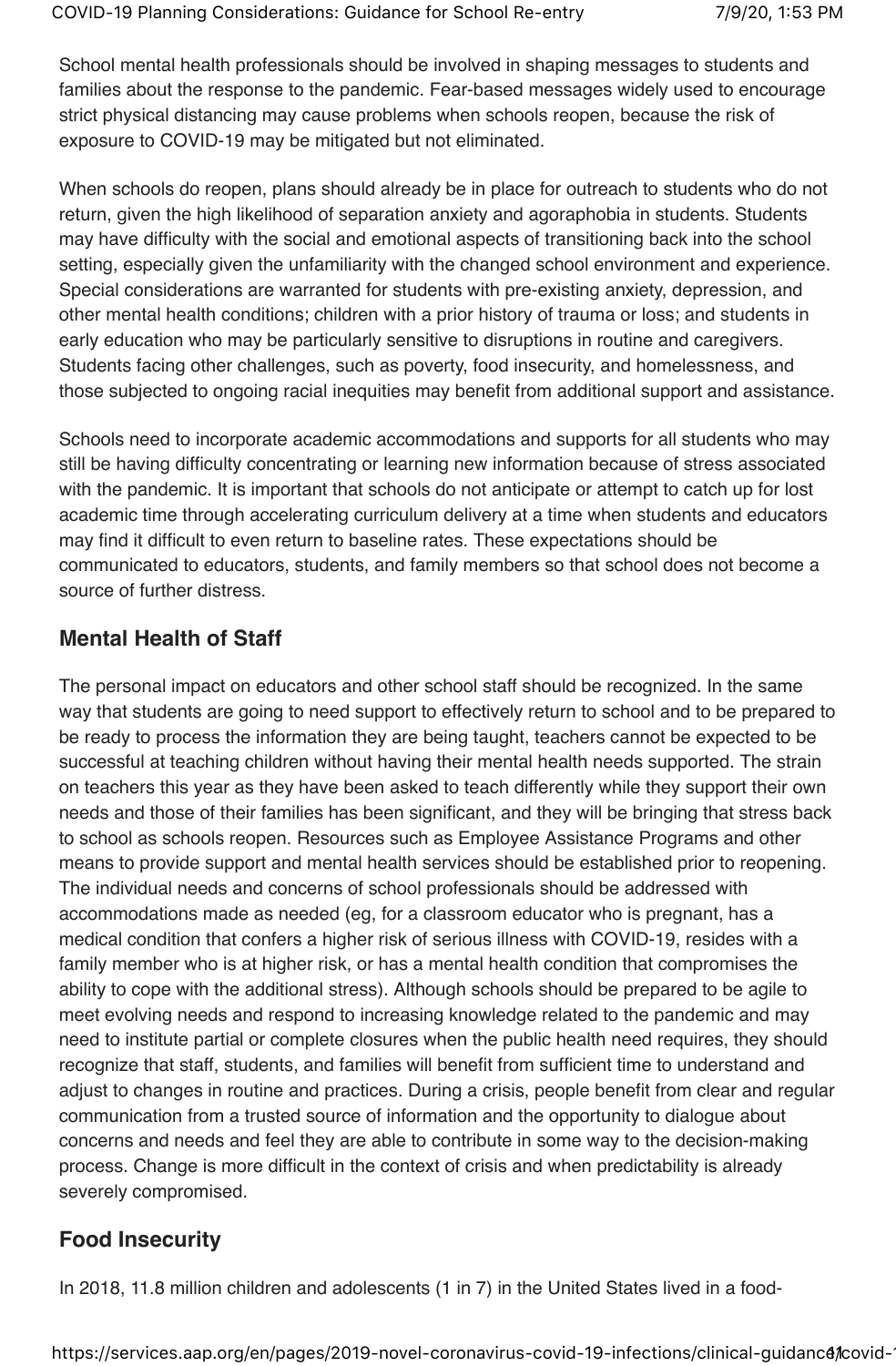insecure household. The coronavirus pandemic has led to increased unemployment and poverty for America's families, which in turn will likely increase even further the number of families who experience food insecurity. School re-entry planning must consider the many children and adolescentswho experience food insecurity already (especially at-risk and lowincome populations) and who will have limited access to routine meals through the school district if schools remain closed. The short- and long-term effects of food insecurity in children and adolescents are profound. **Plans should be made prior to the start of the school year for how students participating in free- and reduced- meal programs will receive food in the event of a school closure or if they are excluded from school because of illness or SARS-CoV-2 infection.**

### **Immunizations**

Existing school immunization requirements should be maintained and not deferred because of the current pandemic. In addition, although influenza vaccination is generally not required for school attendance, in the coming academic year, it should be highly encouraged for all students. School districts should consider requiring influenza vaccination for all staff members. Pediatricians should work with schools and local public health authorities to promote childhood vaccination messaging well before the start of the school year. It is vital that all children receive recommend vaccinations on time and get caught up if they are behind as a result of the pandemic. The capacity of the health care system to support increased demand for vaccinations should be addressed through a multifaceted collaborative and coordinated approach among all child-serving agencies including schools.

# **Organized Activities**

It is likely that sporting events, practices, and conditioning sessions will be limited in many locations. Preparticipation evaluations should be conducted in alignment with the AAP Preparticipation Physical Evaluation Monograph, 5th ed, and state and local guidance.

# **Resources**

- Coalition to Support Grieving Students
- Using Social Stories to Support People with I/DD During the COVID-19 Emergency
- Social Stories for Young and Old on COVID-19

# **Additional Information**

If you need a print version of this guidance, use the Print icon at the top of the page or download a pdf here.

- Information for Parents on HealthyChildren.org: Returning to School During COVID-19
- Guidance Related to Childcare During COVID-19
- Guidance on Providing Pediatric Well-Care During COVID-19
- List of latest AAP News articles on COVID-19
- Pediatrics COVID-19 Collection
- COVID-19 Advocacy Resources(Login required)
- Centers for Disease Control and Prevention: Considerations for Schools
- Centers for Disease Control and Prevention: School Decision Tree

https://services.aap.org/en/pages/2019-novel-coronavirus-covid-19-infections/clinical-guidanc@2covid-